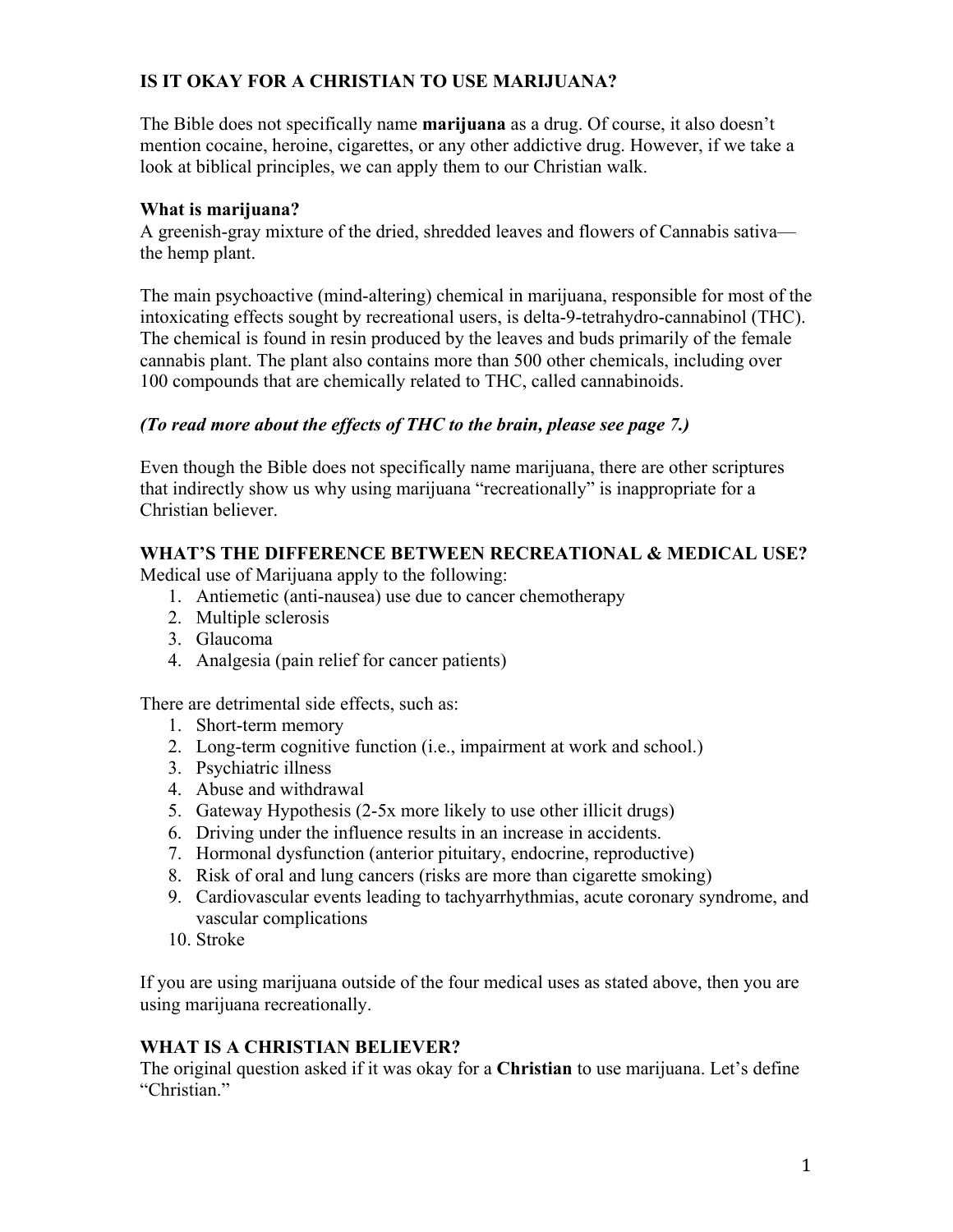Many believe they are Christians because they attend church or because their parents are Christians. Following Jesus means more than just acknowledging him as Savior. We must leave our past behind and commit our future to Him.

Part of the process of following Jesus is to repent. Repentance means to turn from one's sins (selfish and bad choices) and go in the opposite direction (God's righteousness). Jesus said that those who do not repent would perish (see Luke 13:3).

Jesus said, "If anyone desires to come after Me, let him deny himself, and take up his cross daily, and follow Me." (Luke 9:23).

Romans 10:9 tells us, "If you **confess** with your mouth the Lord Jesus and believe in your heart that God has raised Him from the dead, you will be saved."

The Apostle Paul quoted this Scripture from Deuteronomy 13:14 which says, "The word is very near you, in your mouth and in your heart, that you may **do** it." Paul reiterated, if you **confess** Jesus as your Lord, and believe in Him, than you will **do** what He says.

God's Word makes it quite clear that a "casual confession of faith" isn't a true believer. A Christian who *really* believes in Jesus will:

- 1. Repent.
- 2. Deny their flesh (human nature).
- 3. Follow Jesus (by reading the Bible).
- 4. Do and obey what the Bible says.

Now that we have a clearer understanding of what a Christian is, we can look at the original question. If you are genuinely interested in doing God's will, then using marijuana will not help you to grow and mature in the Christian faith.

### **WHAT DOES THE BIBLE SAY?**

The Bible gives us several guidelines that can help us identify when a behavior is sinful or wrong. First, we have to obey what is known as "the laws of the land."

Every person is to be in subjection to the governing authorities. For there is no authority except from God, and those which exist are established by God. Therefore whoever resists authority has opposed the ordinance of God; and they who have opposed will receive condemnation upon themselves. (Romans 13:1-2)

This is a very powerful scripture which shows us that obeying the governmental laws are, in fact, following God's will. You may not realize it, but God establishes governments to help exercise His judgments and rules.

Most countries, including the US, treat using marijuana and selling marijuana as a serious offense. Therefore, since using marijuana for recreational use is illegal, and the Bible instructs us to follow the laws of the land; using marijuana recreationally is definitely a sin based on this Scripture.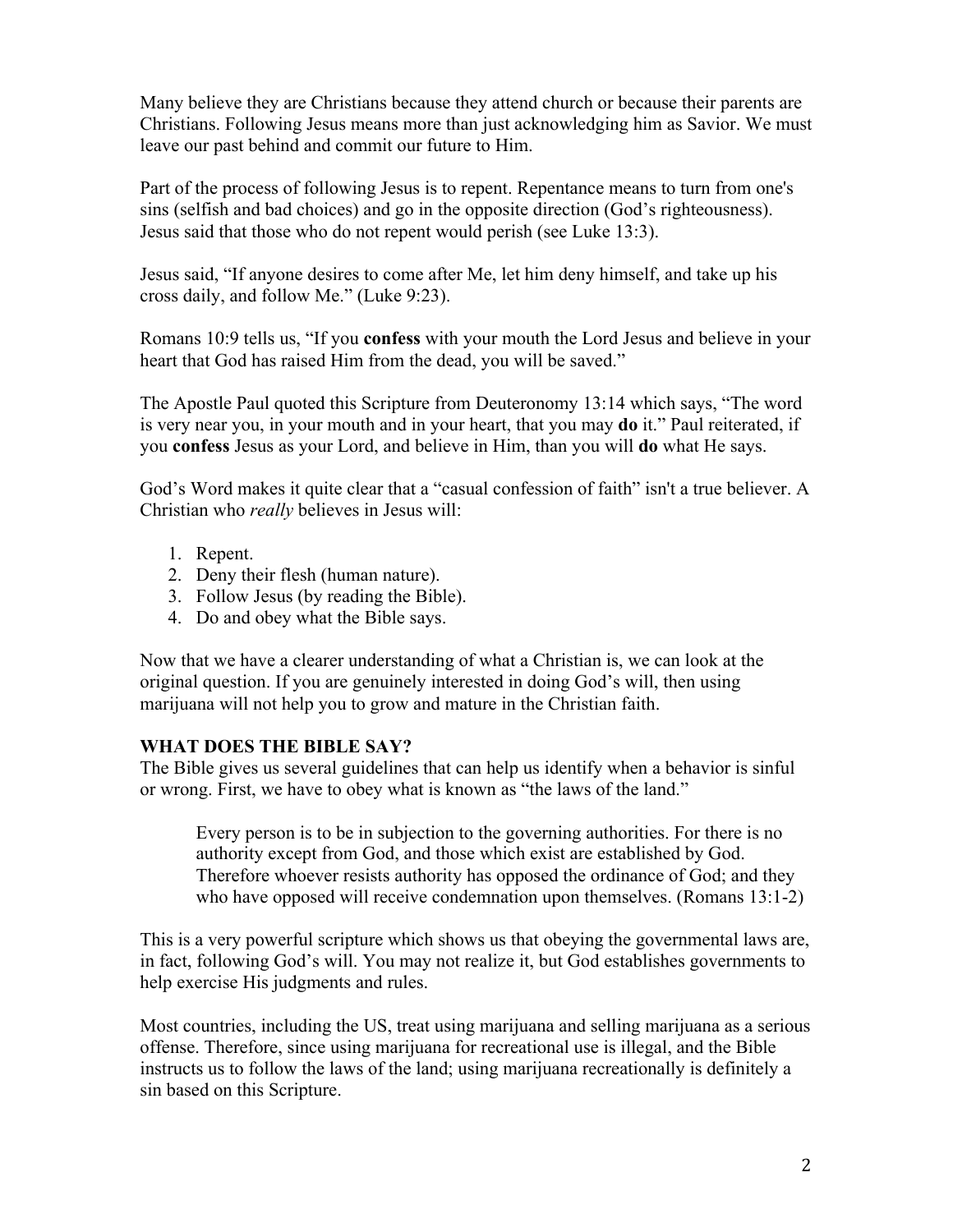Marijuana can be prescribed to relieve pain for major illnesses, such as cancer or leukemia. Only you and God know if you really need it or not, and if so, **only for a short duration of time**, just like other painkillers. Marijuana is addictive and can be very harmful to your health for an extended time of use.

Some states are trying to legalize marijuana, but this doesn't make it morally right. Samesex marriage and pornography are legal too, but they are wrong according to God's Word. Nevertheless, there are more scriptures that identify marijuana as sinful behavior.

#### **The Bible says:**

Do you not know that your body is a temple of the Holy Spirit within you, whom you have from God? You are not your own, for you were bought with a price. So glorify God in your body. (1 Corinthians 6:19-20)

But now I am writing to you not to associate with anyone who bears the name of brother if he is guilty of sexual immorality or greed, or is an idolater, reviler, **drunkard**, or swindler—not even to eat with such a one. (1 Corinthians 5:11)

"Drunkard" means "intoxicated" and is defined as causing someone to lose control of his or her faculties or behavior because of alcoholic drink or drug (such as marijuana).

Now the deeds of the flesh are evident, which are: immorality, impurity, sensuality, idolatry, **sorcery**, enmities, strife, jealousy, outbursts of anger, disputes, dissensions, factions, envying, drunkenness, carousing, and things like these, of which I forewarn you, just as I have forewarned you, that those who practice such things will not inherit the kingdom of God. (Galatians 5:19-21)

The word "sorcery" above was underlined in this verse because "sorcerers," in biblical times used herbal and odd concoctions to induce drug highs. In fact, the word used in the Bible for "sorcery" is *pharmakeia*, which is where we get our modern word "pharmacy."

Clearly, using marijuana that causes a person to become "high" or have an altered state of mind is a sin because it induces intoxication and a mind-altered state.

#### **USING MARIJUANA DOES NOT GLORIFY GOD IN YOUR BODY**

Here are some other reasons why using marijuana is not glorifying to God. As a Christian, we are to deny unhealthy habits and replace them with good spiritual habits.

#### **Using Marijuana Is:**

**1. Addictive**. Marijuana is proven to be addictive. A quick search on Google for the phrase "I'm addicted to pot" should bring up ample results and testimonies of real people struggling with this addiction. Many rehab centers help those addicted to marijuana.

Also, there are now many MA (Marijuana Anonymous) meetings because using marijuana is considered an addiction.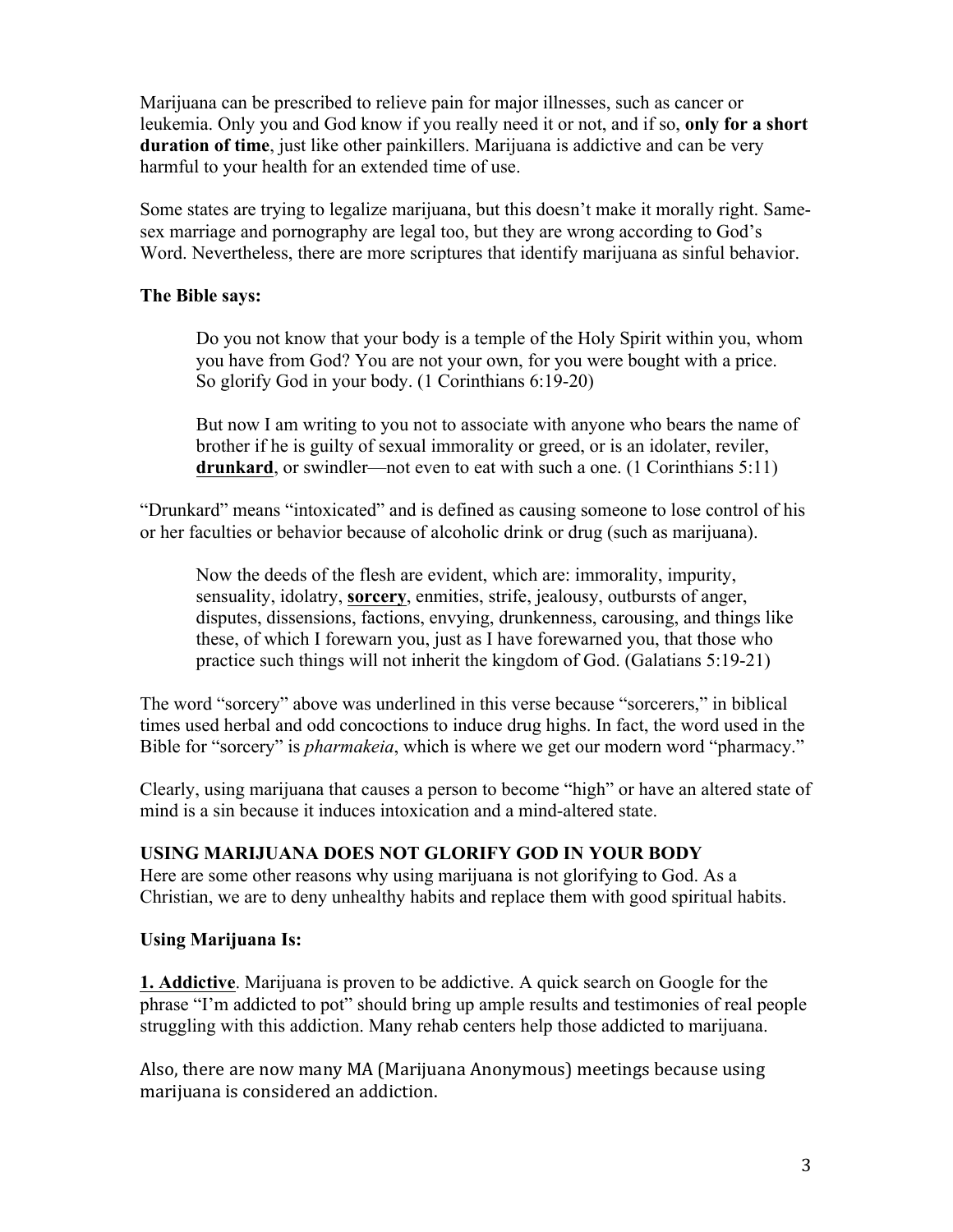**2. Unhealthy**. Smoking pot is much more dangerous and cancerous than smoking cigarettes. Generally, pot has no filter, and is far more carcinogenic.

**3. Life-Damaging.** It can ruin your life. From those rehab centers and Google searches, you will find marijuana users have ruined careers, marriages, families, and ruined dreams.

**4. Expensive**. Because pot is addictive, an addict's income goes to buying marijuana. Not for things that would glorify God.

**5. Tested.** Most companies insist on drug testing for employment. If THC is found in your system, most employers will hire another candidate who does not test positive. This is not glorifying to God.

**6. A Gateway Drug**. There are validated cases of people who have gone from smoking pot to drinking, and/or using cocaine, methamphetamine, heroin and other serious drugs. Pot is a known gateway drug, which opens the doors and forces you to mingle with bad influences and leads to bolder experiments with drugs, people, and crime.

**7. Bad-smelling**. Pot leaves a terrible odor in your clothes, fingers, hair, car and home. It's unattractive to others; consequently, it cannot be a good witness of the Christian faith.

**8. Deathly**. There are reported cases of serious brain injury by people who smoked pot that was laced with chemicals, including death.

### **BIBLE WARNINGS**

Do not be deceived: "Evil company corrupts good habits." Awake to righteousness, and do not sin; for some do not have the knowledge of God. I speak this to your shame. 1 Corinthians 15:33

Lest you learn his ways and set a snare for your soul. Proverbs 22:25

Do you not know that the unrighteous will not inherit the kingdom of God? Do not be deceived. Neither fornicators, nor idolaters, nor adulterers, nor homosexuals, nor sodomites, nor thieves, nor covetous, nor **drunkards**, nor revilers, nor extortioners will inherit the kingdom of God.

And such were some of you. *(If you are a believer—you don't do these things anymore)* But you were washed, but you were sanctified, but you were justified in the name of the Lord Jesus and by the Spirit of our God. 1 Corinthians 6:9-11

All things are lawful for me, but all things are not helpful. All things are lawful for me, but I will not be brought under the power of any. 1 Corinthians 6:12

### **COMMON EXCUSES**

Some claim using marijuana isn't a sin and try to convince others that it is healthy and that God made it for our good. Let's look at why these statements are unfounded.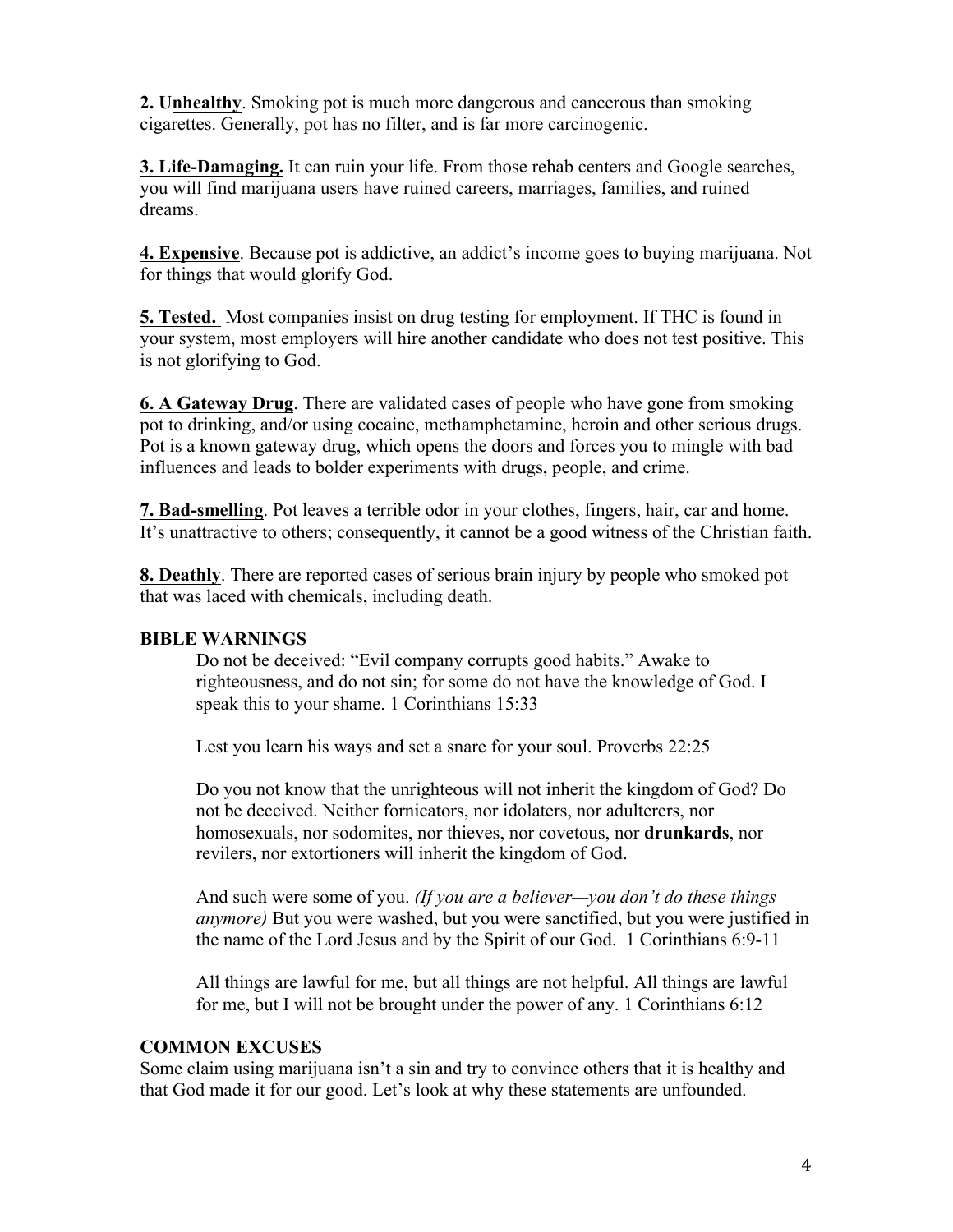**1. The Bible says God gave us all herbs for our use.** Some point to a verse in Genesis in which God says he gave us all the "herbs" to use. This is based on faulty logic.

The actual passage is Genesis 1:29 that reads, "And God said, 'See, I have given you every herb that yields seed which is on the face of all the earth, and every tree whose fruit yields seed; to you it **shall be for food**." Herbs are for food.

Secondly, if marijuana is good for us, then what about thornbushes, poison ivy, poison berries, and the like? Remember, Satan also used the Scriptures deceptively when he came to Eve and said ... "Did not God say…" Let's not make the same mistake!

And lastly, God actually cursed the earth after the sin of Adam and Eve (see Genesis 3:17-18). God's original plan and purpose has been altered by our sin.

**2. We are under a New Covenant in Christ so we don't have to follow the commandments.** Actually, Christ came to fulfill the law, and proved it's impossible in the new covenant—unless you have the Holy Spirit. If we consider the Old Testament, the seventh commandment reads, "Don't commit adultery." Jesus told us if we look at another woman with lust we have committed adultery. Which do you think is harder to do: the Old Testament law or Jesus' clarification in the New Testament?

The New Covenant is that Jesus died for our sin. Sin means "missing the mark." Sin is missing God's best for your life. As shown by the evidence, using marijuana is not in a person's best interest. God actually wants to set us free bondage, from addiction.

Jesus said, "You will know the truth, and the truth will set you free" (John 8:32).

**3. Using Marijuana Relaxes Me**. Using marijuana "seems" relaxing, but using marijuana leads to an addiction. It's a bad habit. It causes you to depend on it—and not God. When you are addicted to marijuana it is spiritual idolatry. The Bible says that anything that comes before God is an idol. It's the second commandment. Clearly, smoking marijuana is a ruse and not something that relaxes.

**4. Using Marijuana Makes Me Fit In**. The Bible tells us we should be separate from this world. See 2 Corinthians 6:17. We are to be "IN" the world, but not "OF" the world. Using marijuana makes you "fit in" with a type of person or crowd that you should be avoiding in the first place. Read 1 Corinthians 15:33 again.

**5.** Using Marijuana is Healthy. That not only contradicts medical evidence, but since the Bible labels marijuana as sorcery, this is untrue.

# **HOW TO STOP USING MARIJUANA OR GET HELP**

Through the power of God you can do all things, and that includes kicking a bad habit. Philippians 4:13 reads, "I can do all things through Christ who strengthens me." If you find that you are addicted to marijuana, you owe it to God, your family, and to yourself to ask God to help you.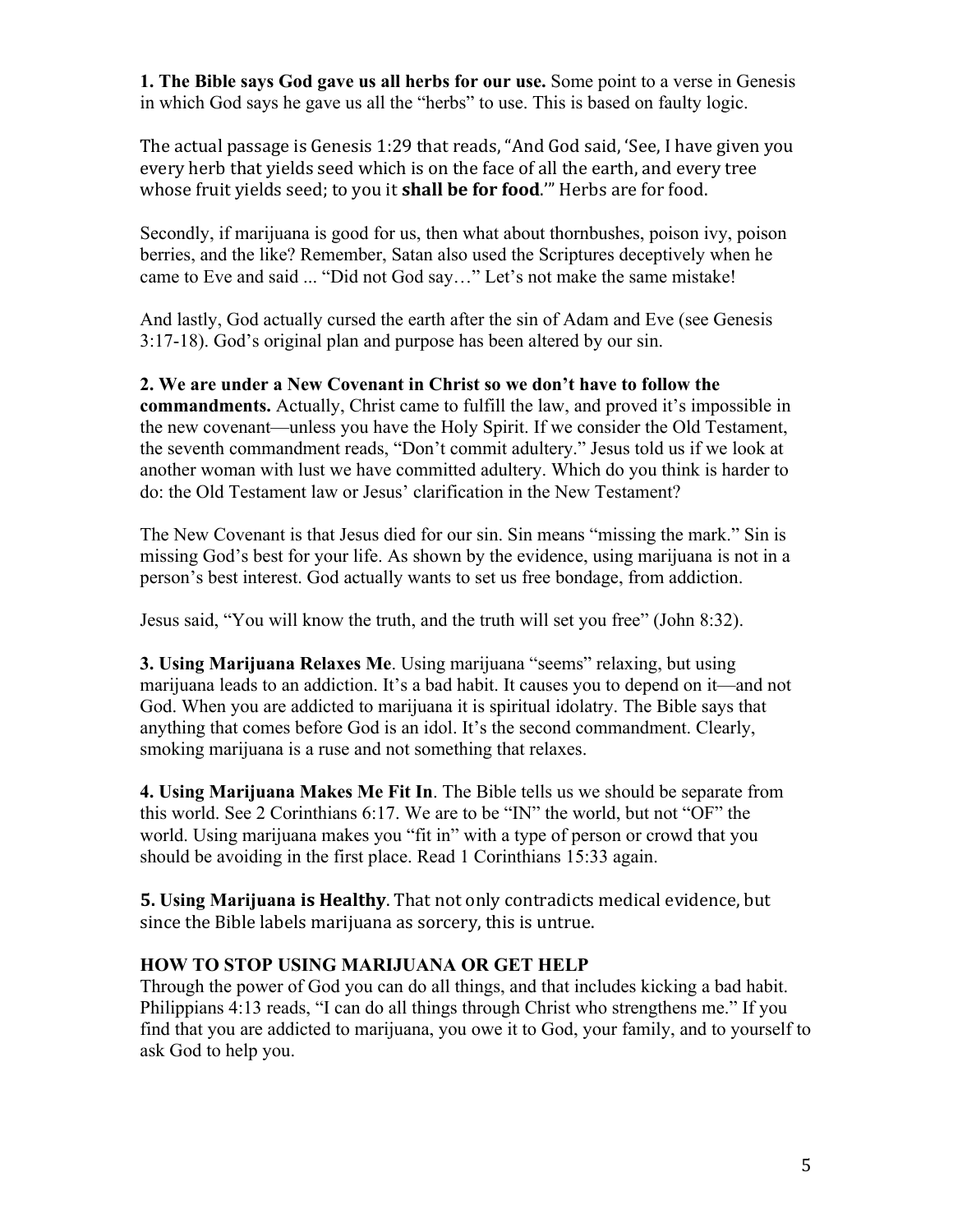Some people are able to stop "cold-turkey." If you only experimented, or occasionally used marijuana, then you may be able to stop instantly. If you find you are addicted, you should seek support from friends, family, including a local church for accountability.

There are now MA (Marijuana Anonymous) meetings and programs. We strongly encourage a Bible-based program. Secular programs tend to lack proper accountability oversight, whereas a Bible-teaching church can disciple you.

Avoid people who encourage or condone using marijuana. If a friend tries to get you to use marijuana, he or she is NOT your friend. Any person who pressures you or entices you to do something dangerous to your health should be labeled an adversary.

Conclusion: The Bible clearly shows us that using marijuana is a sin.

### **COMMON SENSE**

Smoking marijuana is clearly against the will of God, and it is a sinful behavior. God wants us to be healthy and have the joy of the Holy Spirit. Marijuana does not fit into that equation in any way. God warns us to avoid the dangers of drugs and inappropriate behavior that comes along with drug use.

Be smart. Follow God's will. Trust in Him. And if you have not yet accepted Christ in your heart, I'd urge you to do so. Today is the day of your salvation. Ask Jesus to help you to stop using marijuana. You can receive forgiveness of your sins right now by repenting and turning to Jesus Christ.

God will forgive you of all of your sins if you repent and place your faith in Christ. Repenting means to never use marijuana again. It means zero tolerance. Will you do that today?

Are you a Christian who has been using marijuana, and the Holy Spirit has been convicting you? Don't let marijuana be your idol. Will you repent, and re-affirm your devotion to Christ right now with a prayer? I pray that you do.

*Heavenly Father, I need Your help. I ask forgiveness for using marijuana. I don't want to do this any more. Please help me. Please show me how to sincerely obey You and please You. Please help me to rely on You completely to learn how to stop. Please help me to be open to Your Word and godly, biblical counsel from others to teach me how to stop using marijuana. Thank You for giving me Your Son Jesus Christ to forgive me of my sins when He died on the cross and resurrected. Help me to have a resurrection too, where I don't use marijuana anymore. Make me a new person too. In Jesus' name. Amen.*

### Excerpted from:

https://www.drugabuse.gov/publications/research-reports/marijuana/whatmarijuana

http://www.godandscience.org/doctrine/medical\_marijuana\_review.html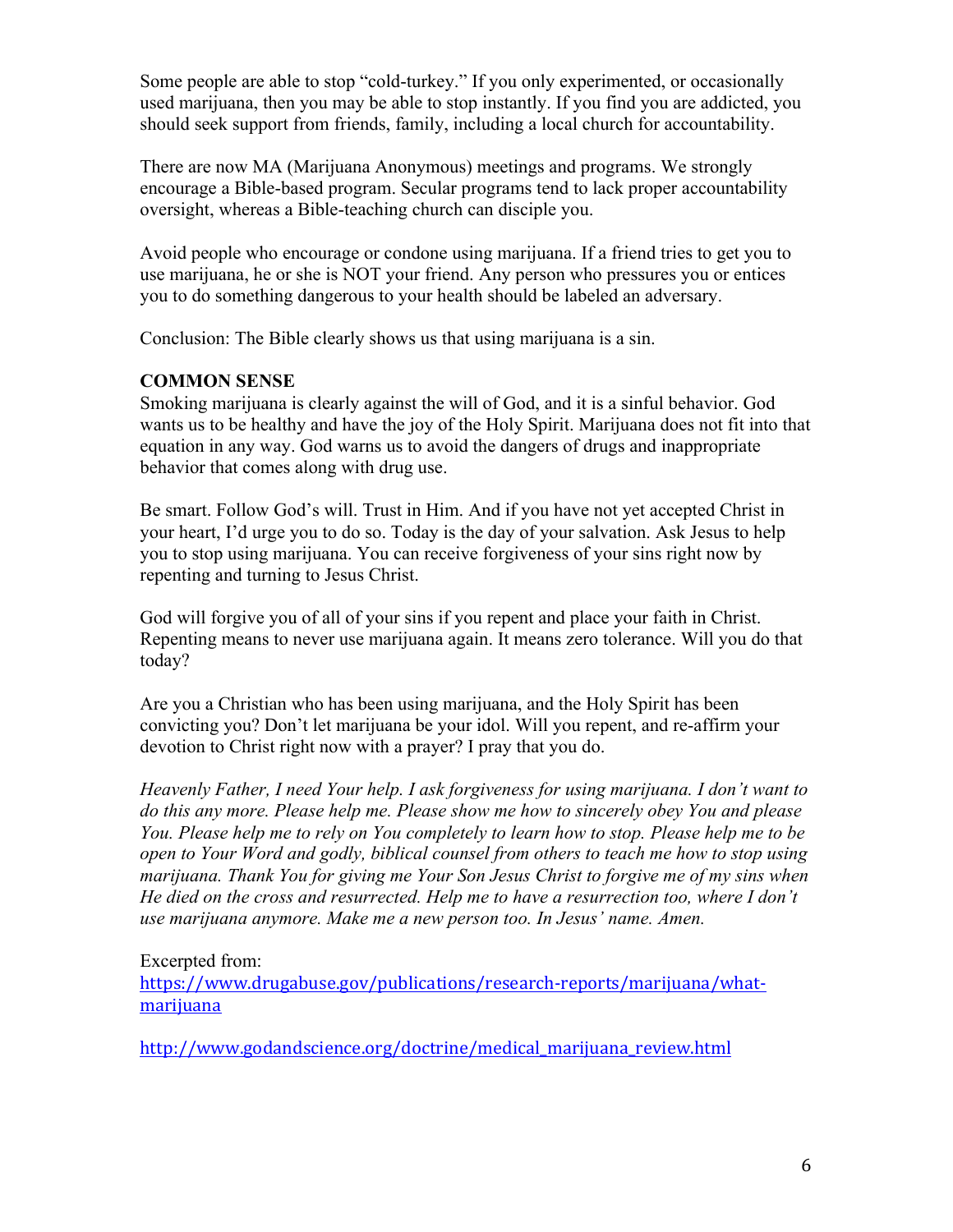### **WHAT ARE THE EFFECTS OF MARIJUANA?**

When marijuana is smoked, THC and other chemicals in the plant pass from the lungs into the bloodstream, which rapidly carries them throughout the body and to the brain. The user begins to experience their effects almost immediately. Many users experience a pleasant euphoria and a sense of relaxation. Other common effects, which may vary dramatically among different users, include heightened sensory perception (e.g., brighter colors), laughter, altered perception of time, and increased appetite.

If marijuana is consumed in foods or beverages, these effects are somewhat delayed usually appearing after 30 minutes to 1 hour—since the drug must first pass through the digestive system. Eating or drinking marijuana delivers significantly less THC into the bloodstream than smoking an equivalent amount of the plant. Because of the delayed effects, users may inadvertently consume more THC than they intend to.

Pleasant experiences with marijuana are by no means universal. Instead of relaxation and euphoria, some users experience anxiety, fear, distrust, or panic. These effects are more common when too much is taken, the marijuana has an unexpectedly high potency, or a user is inexperienced.

People who have taken large doses of marijuana may experience an acute psychosis, which includes hallucinations, delusions, and a loss of the sense of personal identity. These unpleasant but temporary reactions are distinct from longer-lasting psychotic disorders, such as schizophrenia, that may be associated with the use of marijuana in vulnerable individuals.

Although detectable amounts of THC may remain in the body for days or even weeks after use, the noticeable effects of smoked marijuana generally last from 1 to 3 hours and those of marijuana consumed in food or drink may last for many hours.



# **HOW DOES MARIJUANA PRODUCE ITS EFFECTS?**